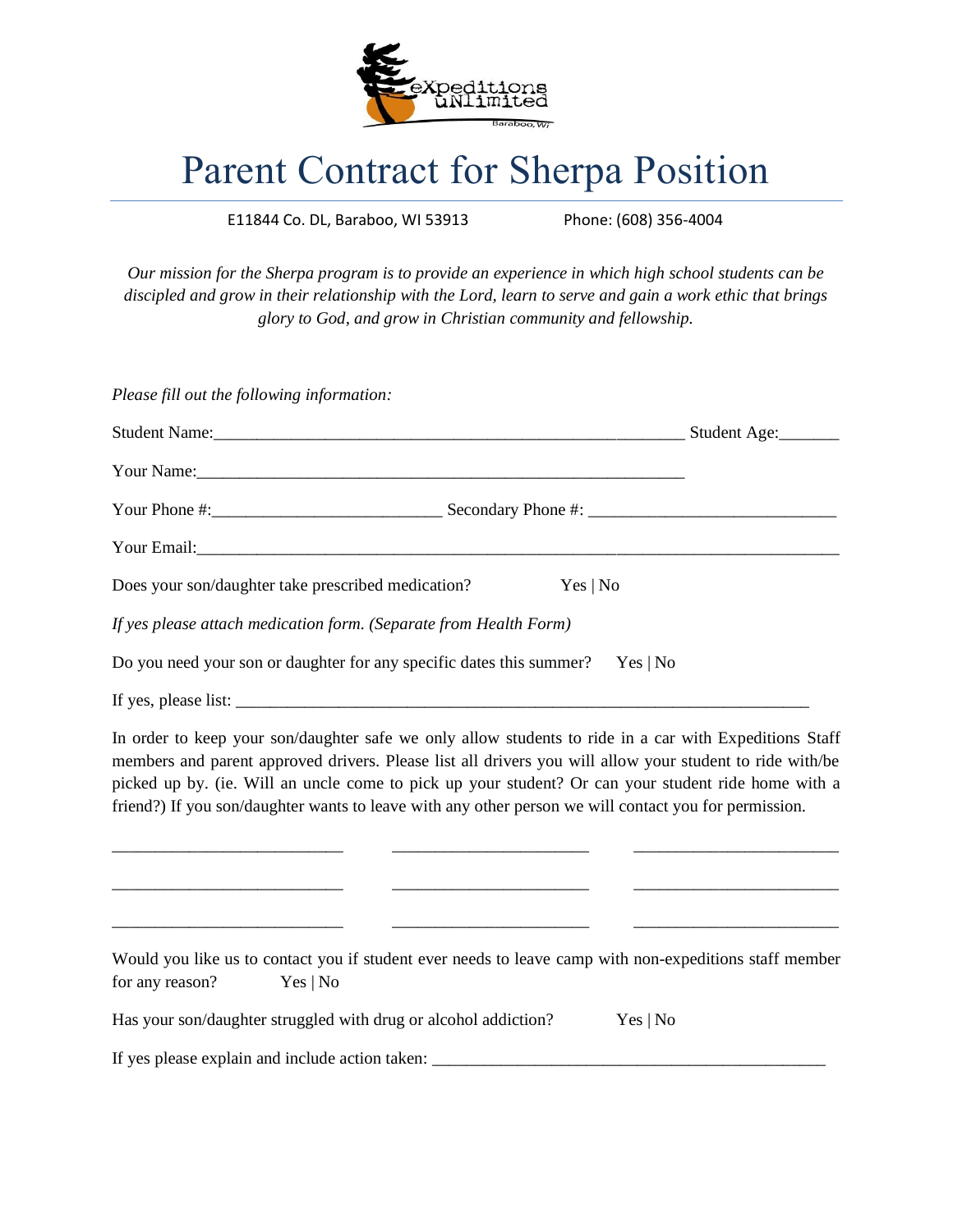For this program, we expect the Parents of each student to support the decision of the student to be a part of this program. If a student does not have their parent's approval to take part in the program, we ask that the student not take part in the program in order to honor God by honoring their parents. We also ask that participation in the program be on the student's own initiative so that the student's participation is voluntary.

\_\_\_\_\_\_\_\_\_\_ I certify that I approve of my son's/daughter's decision to take part in the Program (Initials)

I certify that I am not forcing my son/daughter to participate in the program, but that the (Initials) student is participating by their own decision.

\_\_\_\_\_\_\_\_\_\_ I understand that this program is offered at no cost.

(Initials)

Program details:

Students participating in the Sherpa program have the opportunity to be a part of the Expeditions Unlimited Mission. These students get to serve alongside Expeditions staff and guides and make an impact on students participating in Expeditions camp and wilderness sessions. The majority of the work that students do does take place at camp and is mostly "behind the scenes." However, students are frequently called to take part in basic group guiding. Students will be living in cabins (separated by male and female) and will be living with Resident Assistants (over 18). In addition to the adventures we have planned at camp (ie. High ropes course, canoeing, swimming, etc), the students will also take part in three extended trips in which we will be away from camp. This may include whitewater rafting, caving, canoe camping, climbing, etc.

The most important part of the Sherpa program is the spiritual aspect. Our desire is for each of the students to have personal growth in their relationship with the Lord. Each day we provide time for personal devotions and debrief of what each person learned through their personal time with God. This is a powerful time in which the students have the opportunity to strengthen their walk with the Lord and also develop a habit of reading their Bible regularly. Additionally, three times per week students take place in Bible Studies. Bible studies will be led by the Program Directors and the Resident Assistants.

We will be sending you information on how you can track your student's schedule and activities.

Do you have a Facebook account? Yes | No

We are so excited that you are sharing your son/daughter with us for the summer. Please keep us and your student in prayer throughout the summer.